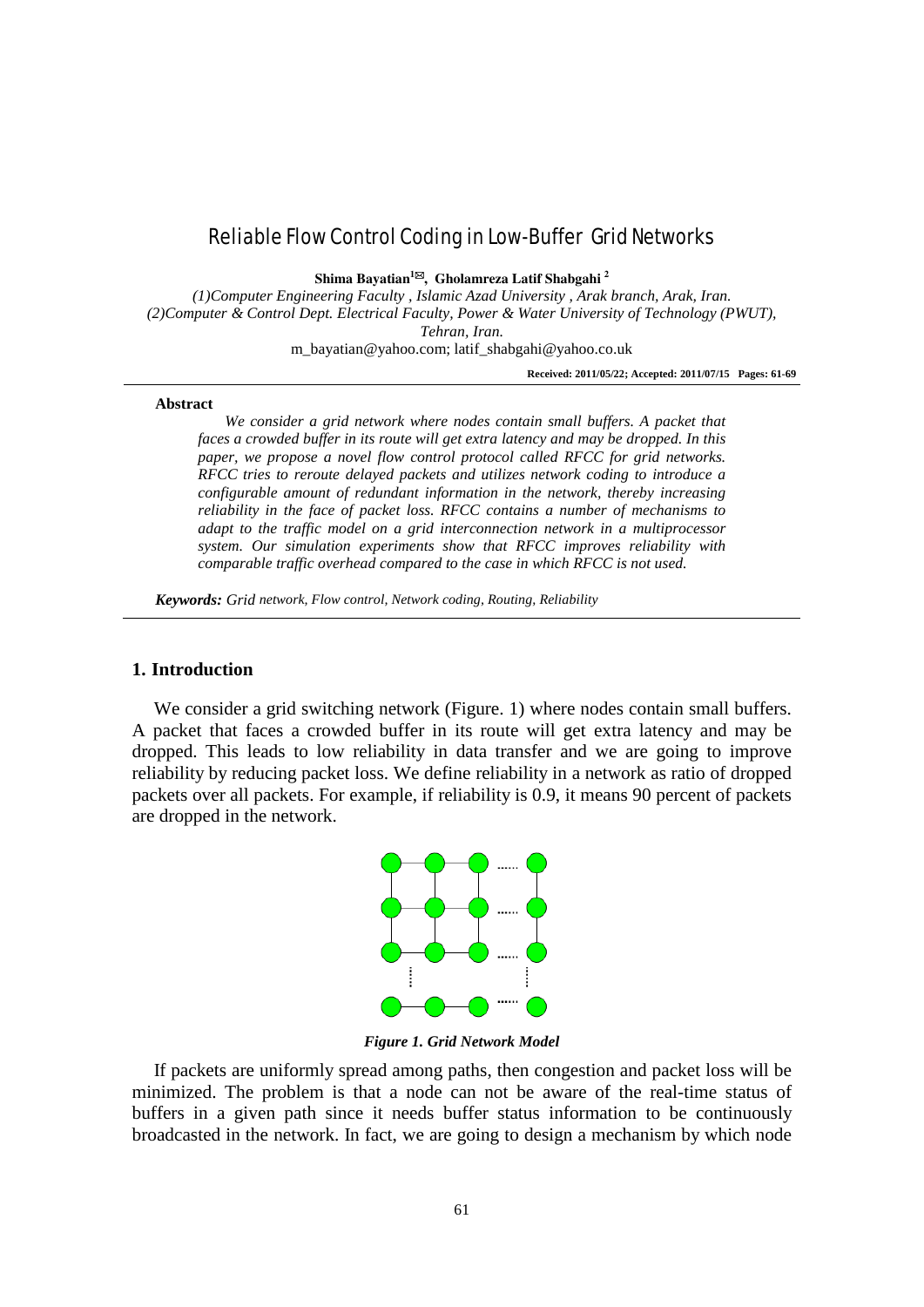forwards packet through a relatively-short non-crowded path only using the information of its neighbors.

There are a number of routing algorithms (such as Dijkstra SPF algorithm [1], and Planar Adaptive Routing algorithm [2]) that discover the network topology to find a route. Then, each node identifies the neighbor to which it has to forward the packet. In this way, packets travel a single path from the source to the destination. As a complement, network coding provides a way in which nodes may transfer packets combined as an encoded frame. In this way, reliability is increased if nodes incorporate a packet into multiple encoded frames.

In this paper, we propose a novel flow control protocol called RFCC for grid networks. RFCC tries to reroute delayed packets and utilizes network coding to introduce a configurable amount of redundant information in the network, thereby increasing reliability in the face of packet loss. RFCC contains a number of mechanisms to adapt to the traffic model on a grid interconnection network in a multiprocessor system.

The rest of this paper is organized as follows. We review related works in Section II. We propose RFCC in Section III. Section IV contains our simulation results, and section V concludes the paper.

### **2. Related Work**

In this section, we review existing researches related to our work.

### *2.1 Routing in Grid*

Routing may be static or dynamic. In static routing, the path between any two nodes is fixed off-line. Once the network is brought up, no changes are made. Such a method is easy to implement and gives fairly good performance in situations where traffic and topology do not change much. The basic static routing algorithm in Grid is the Dijkstra algorithm that finds the shortest path [1].

On the other hand, in dynamic routing the path from one node to another is decided dynamically, taking into account the changes in traffic and network topology. A study of some of the existing algorithms revealed that the major issues confronting a dynamic routing algorithm are [3-6]:

- 1) Selecting the best path quickly and efficiently.
- 2) Updating the routing tables with minimum update messages.
- 3) Counting to infinity problem.
- 4) Keeping the network "loop free'.

# *2.2 Flow Control*

Authors in [7] consider network control for wireless networks with finite buffers. They investigate the performance of joint flow control, routing, and scheduling algorithms which achieve high network utility and deterministically bounded backlogs inside the network. Their algorithms guarantee that buffers inside the network never overflow.

In [8], authors make a case for a new approach to designing on-chip interconnection networks that eliminates the need for buffers for routing or flow control.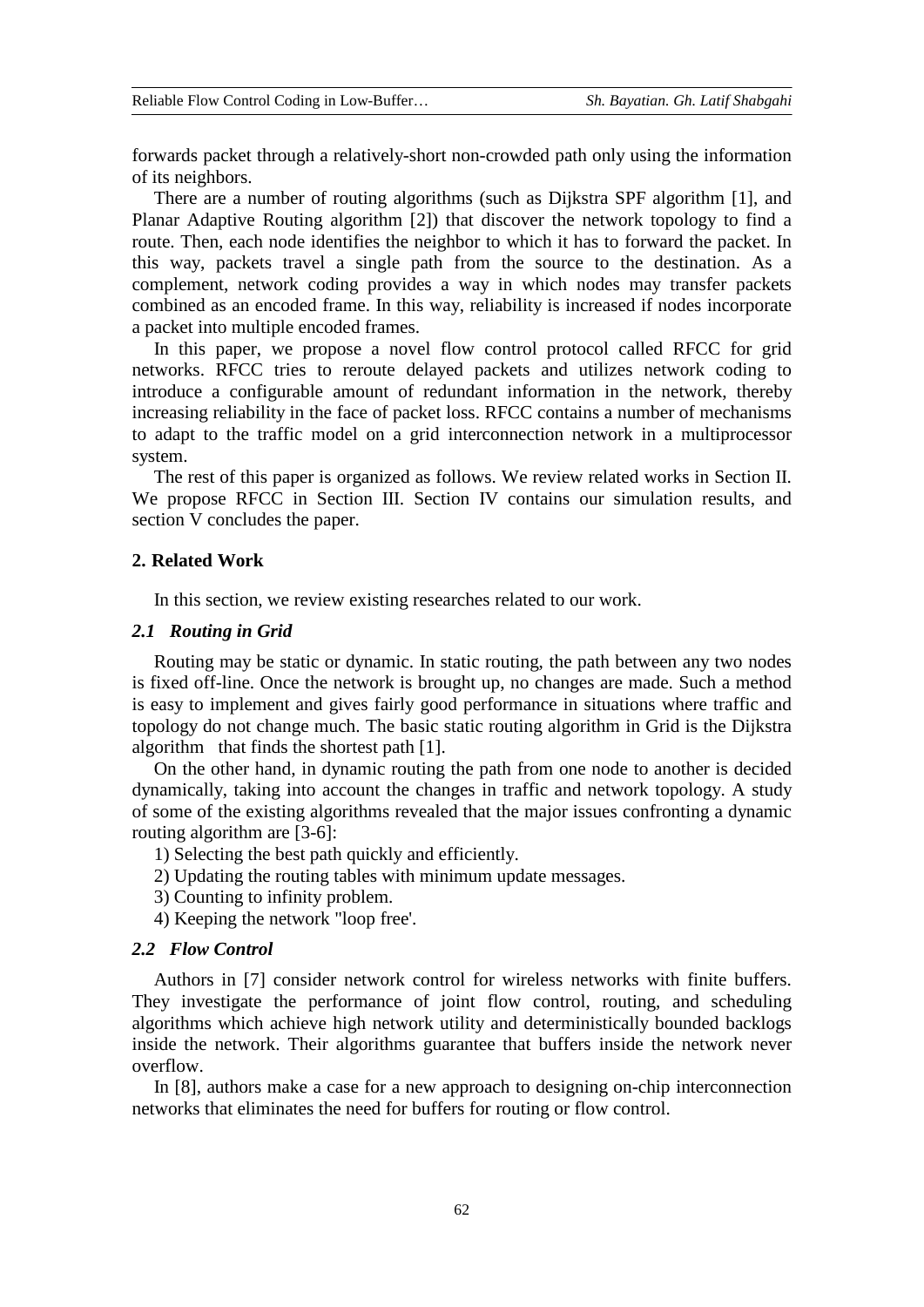Authors in [9] present elastic buffers, an efficient flow-control scheme that uses the storage already present in pipelined channels in place of explicit input virtual channel buffers. With this approach, the channels themselves act as distributed FIFO buffers.

Authors in [10] propose a new solution combining quality of service routing protocol and flow control mechanism. This routing protocol selects the routes with more resources in an intelligent manner and returns the best route offering a higher transmission rate, a less delay and a more stability.

# *2.3 Network Coding*

Network coding is first introduced in [11]. Basic concepts of network coding are discussed in [12-13].

A distributed scheme called practical network coding is proposed in [14]. It obviates the need for centralized knowledge of the network topology, the encoding/decoding functions, and synchronous data transfer.

Authors in [15] review related works on network coding for distributed storage in wireless networks. Authors in [16] propose an efficient error-recovery scheme that carefully couples network coding and multi-path routing.

Partial network coding (PNC) generalizes the existing network coding paradigm, an elegant solution for ubiquitous data distribution and collection [17]. PNC allows efficient storage replacement for continuous data, which is a deficiency of the conventional network coding. The performance of PNC is quite close to network coding, except for a sub-linear overhead on storage and communications.

Growth-Code [18] is a data encoding and distribution technique. This code is designed to increase the amount of information that can be recovered at a sink node at any point in time, such that the information that can be retrieved from a failing network is increased. The code grows with time.

Sense Code is a collection protocol for sensor network to employ network coding [19]. SenseCode provides a way to gracefully introduce a configurable amount of redundant information in the network, thereby increasing reliability in the face of packet loss.

In [20], priority random linear codes are proposed in a generic network model that encompasses both P2P and sensor networks. A feature of priority random linear codes is the ability to partially recover more important subsets of the original data with higher priorities, when it is not feasible to recover all of them due to node dynamics.

# **3. The Novel Flow Control Protocol**

In this section, we propose a flow control protocol that uses network coding to increase data and path redundancy in grid network. Our proposed protocol is called RFCC (Reliable Flow Control Coding).

## *3.1 Node Addressing*

We assume that node in grid is addressed as  $(x, y)$  where x represents row and y represents column of the node. Figure. 2 shows a view of addresses in a network with R rows and L columns.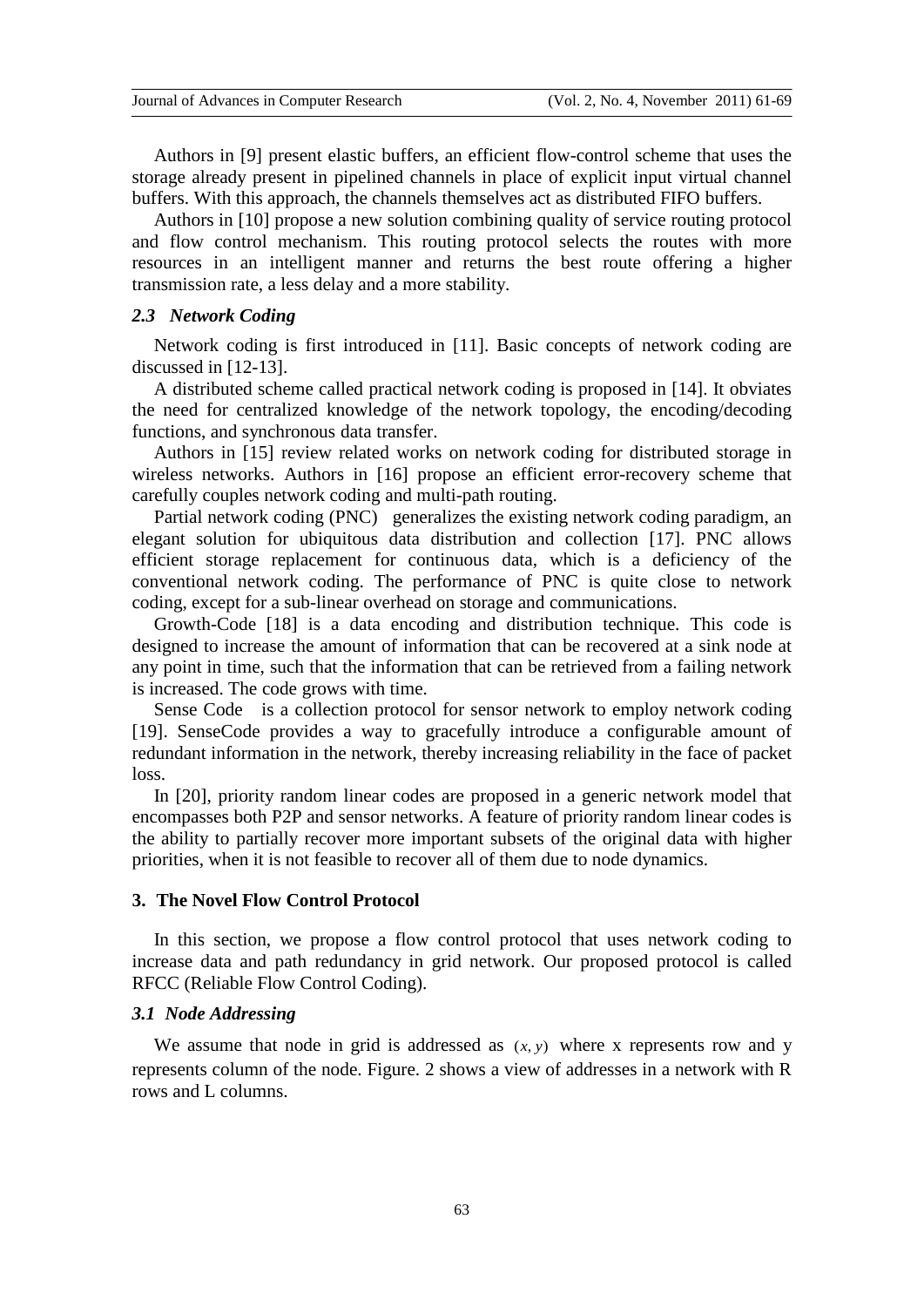...

| $(1,1)$ $(1,2)$ $(1,3)$ $(1,L)$ |  |  |
|---------------------------------|--|--|
| $(2,1)$ $(2,2)$ $(2,2)$ $(2,L)$ |  |  |
| $(3,1)$ $(3,2)$ $(3,3)$ $(3,L)$ |  |  |
|                                 |  |  |
| $(R,1)$ $(R,2)$ $(R,3)$ $(R,L)$ |  |  |
|                                 |  |  |

*Figure2. Node addresses in a grid*

# *3.2 Clustering*

Neighbor nodes are grouped into clusters. We define a configurable system p on which network rows and columns are divided p has the following properties.

Number of cluster's rows =  $\frac{R}{p}$ *R* Number of cluster's columns =  $\frac{p}{p}$ *L* Number of cluster's nodes  $=$   $\frac{R}{p} \cdot \frac{B}{p}$ *L p R* .

Figure. 3 shows a view of clustering in RFCC. The method is to place as many as *R* / *p* neighbor rows in the same cluster. Therefore, we take  $|R/p|$  (the floor of  $R/p$ ) as number of rows in each cluster. In the same way, we take  $|L/p|$  as number of columns in each cluster.

 $\lfloor L/p\rfloor$  $\lfloor L/p\rfloor$  $\lfloor R/p \rfloor$ 1)  $\lfloor R/p \rfloor$ 2) ...  $\lfloor R/p \rfloor$  $\lfloor L/p \rfloor$  $\lfloor L/p \rfloor + 1$   $(l, \lfloor L/p \rfloor + 2)$  ...  $(l, 2\lfloor L/p \rfloor)$  $\lfloor L/p \rfloor + 1$  (2, $\lfloor L/p \rfloor + 2$ ) ... (2,2 $\lfloor L/p \rfloor$  $\lfloor R/p \rfloor \lfloor L/p \rfloor + 1$ )  $(\lfloor R/p \rfloor \lfloor L/p \rfloor + 2)$  ...  $(\lfloor R/p \rfloor \lfloor L/p \rfloor$  $(\lfloor R/p \rfloor + 1,1)$   $(\lfloor R/p \rfloor + 1,2)$  ...  $(\lfloor R/p \rfloor + 1, \lfloor L/p \rfloor)$  $\left[ (R/p) + 2,1) \right] (R/p) + 2,2) \dots \left[ (R/p) + 2, \lfloor L/p \rfloor \right]$  $(2[R/p],1)$   $(2[R/p],2)$  ...  $(2[R/p],L/p]$ ... ... ... ... ... ... ... ... ... ...  $(|R/p| |L/p| + 1)$   $(|R/p| |L/p| + 2)$  ...  $(|R/p| |L/p|)$ ... ... ... ...  $(2, L/p+1)$   $(2, L/p+2)$  ...  $(2, 2|L/p]$  $(1, L/p + 1)$   $(1, L/p + 2)$  ...  $(1, 2|L/p)$  $\left( \left[ \frac{R}{p} \right] \right) \left( \left[ \frac{R}{p} \right] \right)$  ...  $\left( \left[ \frac{R}{p} \right] \right) \left[ \frac{L}{p} \right]$ ... ... ... ...  $(2,1)$   $(2,2)$  ...  $(2, |L/p|)$ (1,1)  $(1,2)$  ...  $(1, \lfloor L/p \rfloor)$  $\left[ \left( \frac{[R/p]}{P} \right) + 1, 1 \right] \left( \frac{[R/p]}{P} \right) + 1, 2 \right]$  ...  $\left( \frac{[R/p]}{P} \right) + 1, \left[ \frac{L}{p} \right]$  $\left[\begin{array}{ccc} ... & ... & ... & ...\\ (2\lfloor R/p \rfloor !) & (2\lfloor R/p \rfloor 2) & ... & (2\lfloor R/p \rfloor \lfloor L/p \rfloor) \end{array}\right]$  $\left[ (2\lfloor R/p \rfloor 1) - (2\lfloor R/p \rfloor 2) \ldots (2\lfloor R/p \rfloor 2] L/p \right]$  J Ī  $\overline{\phantom{a}}$ L Г + 1)  $(|R/p|, |L/p| +$ + 1)  $(2, |L/p| +$  $+1$   $(1, |L/p| +$  J ٦  $\overline{\phantom{a}}$ L Γ  $R / p \, | +1,1) \quad ( |R / p \, | +1,2) \quad \dots \quad ( |R / p \, | +1, |L / p)$  $R/p$ ,  $L/p$ ,  $+1$ )  $(R/p)$ ,  $L/p$ ,  $+2$ ) ...  $(R/p)$ ,  $2L/p$  $L/p \neq 1$  (2,  $L/p \neq 2$  ... (2,2  $L/p$  $L/p \neq 1$   $(1, L/p \neq 2)$   $(1, 2|L/p \neq 2)$   $(1, 2|L/p \neq 2)$  $R / p \downarrow 1$   $(R / p \downarrow 2)$  ...  $(R / p \downarrow L / p$ *L p L p*

#### *Figure3. Cluster Scheme in RFCC*

Figure. 4 shows how clusters are addressed in RFCC according to their location on the grid.

|       |          |          |          | $(R/p,1)$ $(R/p,2)$ $(R/p,3)$ $(R/p, L/p)$ |
|-------|----------|----------|----------|--------------------------------------------|
|       | $\cdots$ | $\cdots$ |          |                                            |
| (3,1) | (3,2)    | (3,3)    | $\cdots$ | (3, L/p)                                   |
| (2,1) | (2,2)    | (2,2)    | $\cdots$ | (2, L/p)                                   |
| (1,1) | (1,2)    | (1,3)    | $\cdots$ | (1, L/p)                                   |

### *Figure4. Cluster addresses*

For a node with address(*x, y*), we can find its cluster head's address ( $x_c$ ,  $y_c$ ) as follows.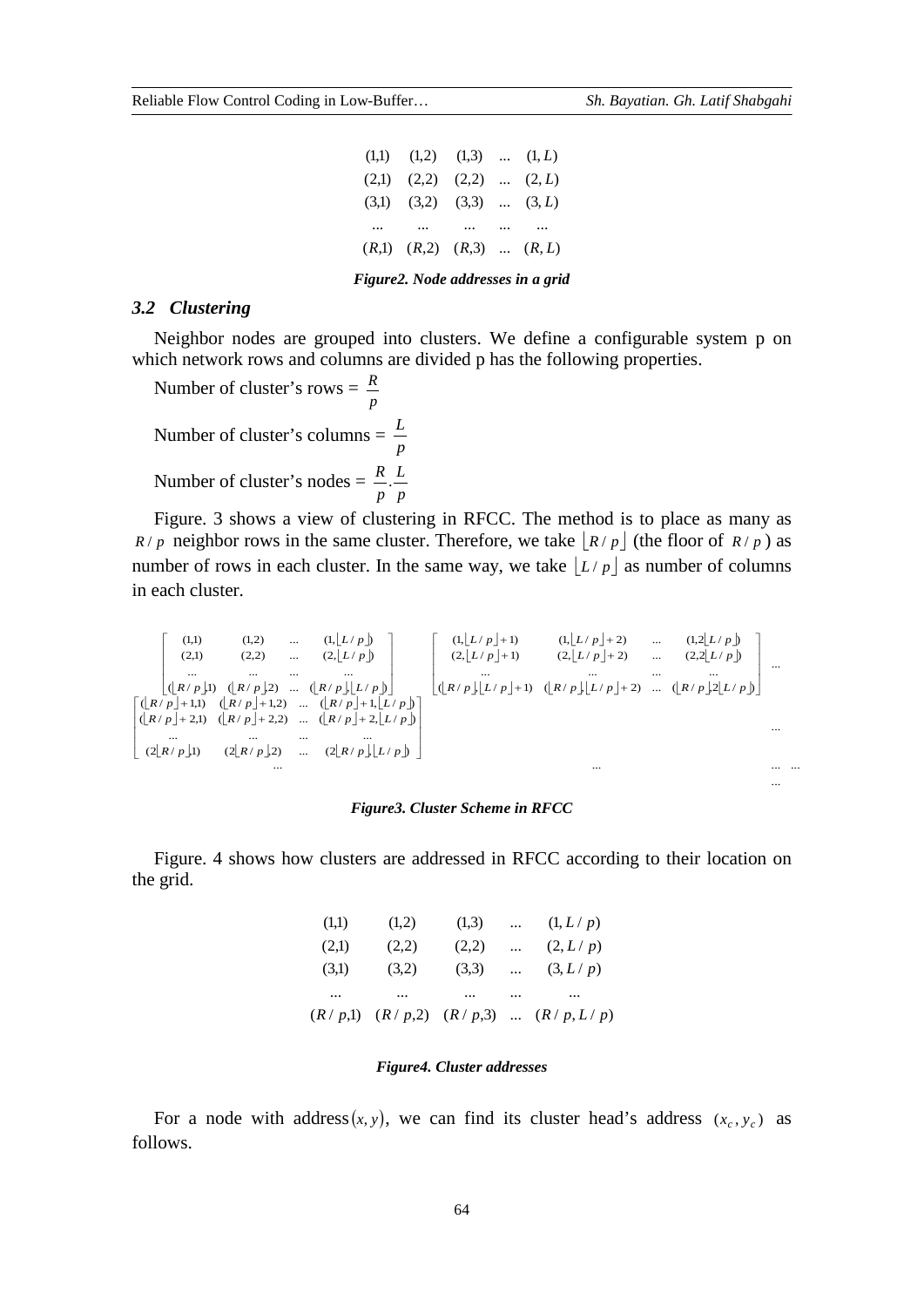$$
x_c = \frac{x}{R/p} \quad \text{And} \quad y_c = \frac{y}{L/p}
$$

# *3.3 Coding System*

We use the RLC coding scheme in RFCC [21]. Given N packets  $x_1, \ldots, x_N$ , RLC creates encoded frame  $c_i$  according to the following formula as a linear combination of the N packets.

$$
c_i = \sum_{j=1}^{N} \beta_j \, x_j
$$

Where  $\beta_1, ..., \beta_N$  are coding coefficients randomly selected from a Galva field. These coefficients are constant for all encoded frames in RFCC. This removes the requirement to send them from the source node to the destination node.

# *3.4 Coding Process*

A node that wants to encode a packet sends it to its clusterhead.

The clusterhead encodes the packets received from the cluster nodes into the least number of encoded frames.

The maximum number of packets which can be combined into one encoded frame is a system parameter and is denoted by  $N_c$ .

The destination address of an encoded frame is set as the address of the destination cluster.

# *3.5 Routing*

If a node has a packet to send to a destination, it runs the routing algorithm to find a path to the destination. The path is embedded into the packet and then the packet is forwarded to the next node in the path.

When a node receives a packet, it forwards the packet to the next hop according to the embedded path.

When a packet is in node  $n_i$ , if the next hop  $n_{i+1}$  is failed or its buffer is full,  $n_i$ follows these steps.

- 1. *ni* runs the routing algorithm to find a path to the destination disjoint from  $n_{i+1}$ . The new path is embedded into the packet and then the packet is forwarded to the next node in the new path.
- 2. *ni* Sends a copy of the packet to its cluster head for coding.

When a clusterhead creates an encoded frame, it sets the source address as its address and it sets the destination address as the address of the clusterhead of the destination cluster. Then, it runs the routing algorithm to find a path to the destination clusterhead. The path is embedded into the frame and then it is forwarded to the next node in the path.

## *3.6 Packet Recovery*

If a main packet correctly reaches the destination node, nothing will be done to recover it. Otherwise, the destination waits for some time. If the destination does not receive the packet in this time, it requests the clusterhead to recover the packet. Then, the clusterhead delivers the packet to the destination after recovery. RFCC distributes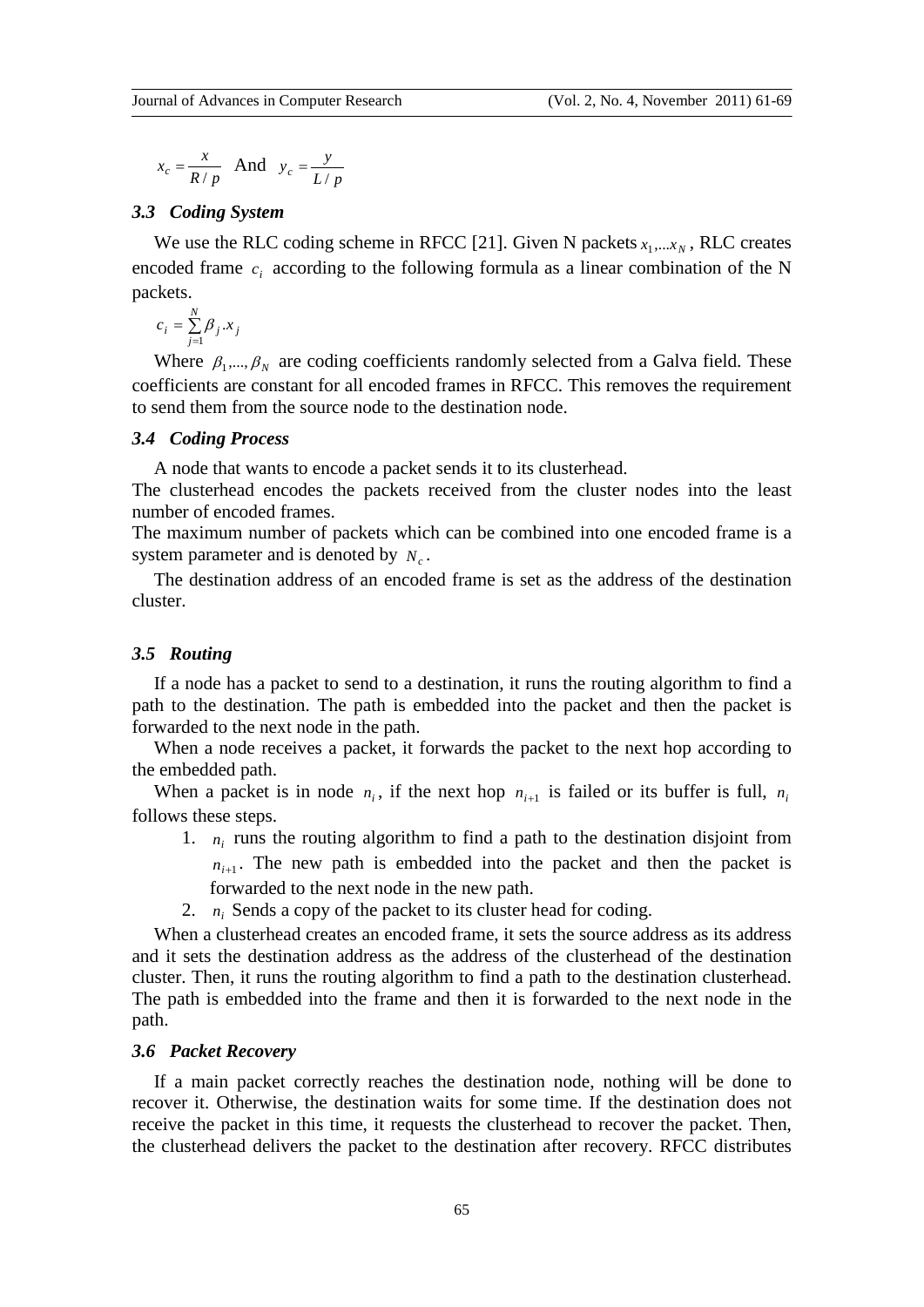the decoding work among nodes in the cluster.

We assume that the requested packet  $x_k$  is embedded in encoded frame  $c_i$  along with as many as N-1 packets  $\{x_j \mid j \neq k, j = 1,2,...,N\}$ . To recover  $x_k$ , the cluster head has to obtain the other packets inside  $c_i$ . According to the following steps, the clusterhead makes use of the other nodes to recover  $x_k$ .

- 1. The clusterhead sends an empty frame  $c_i$  to a node in the cluster governing  $\text{packet}\lbrace x_j \mid j \neq k, x_j \notin c_i \rbrace$ .
- 2. When a node receives  $c_i$ , for each packet  $\{x_j | x_j \in c_i, x_j \notin c_i\}$  which it governs, the node adds the packet to  $c_i$  as below:  $c_i = c_i + \beta_i x_i$
- 3. If all the N-1 packets  $\{x_j \mid j \neq k, j = 1,2,..., N\}$  are added to  $c_i$ , then the node sends  $c_i$  to the cluster head. Otherwise, it sends  $c_i$  to a node in the cluster governing packet  $\{x_j \mid j \neq k, x_j \notin c_i\}$ .
- 4. Steps 2 and 3 are repeated until all the N-1 packets  $\{x_i \mid j \neq k, j = 1,2,..., N\}$  are added to  $c_i$ .
- 5. When the cluster head receives  $c_i$ , it recovers  $x_k$  according to the following.  $c_i = c_i + \beta_k x_k$

### *3.7 Packet Drop*

Each packet has an Expiration Time. If the Expiration Time is passed, the node removes the packet from its buffer. Each packet also has a TTL field. If the packet passes a node, the TTL field of the packet is reduced by one. If the TTL field reaches zero at a node, the node removes the packet from its buffer. These two fields prevent the packet from staying too long in node buffers.

## *3.8 Packet Retransmission*

If the clusterhead is not able to recover a packet, it informs the destination node. Then, the destination node requests the source to retransmit the packet. Retransmission is the final solution to recover the packet.

## **4. Simulation**

We implemented the RFCC protocol in the NS2 network simulator [22]. In this section, we evaluate the performance and the overhead of RFCC when using the Dijkstra routing algorithm [1].

To evaluate RFCC, we define a simulation scenario presented in Table 1. In this scenario, we use different values for packet generation rate in different executions whereas the other parameters are fixed to evaluate the performance of RFCC under different traffic loads.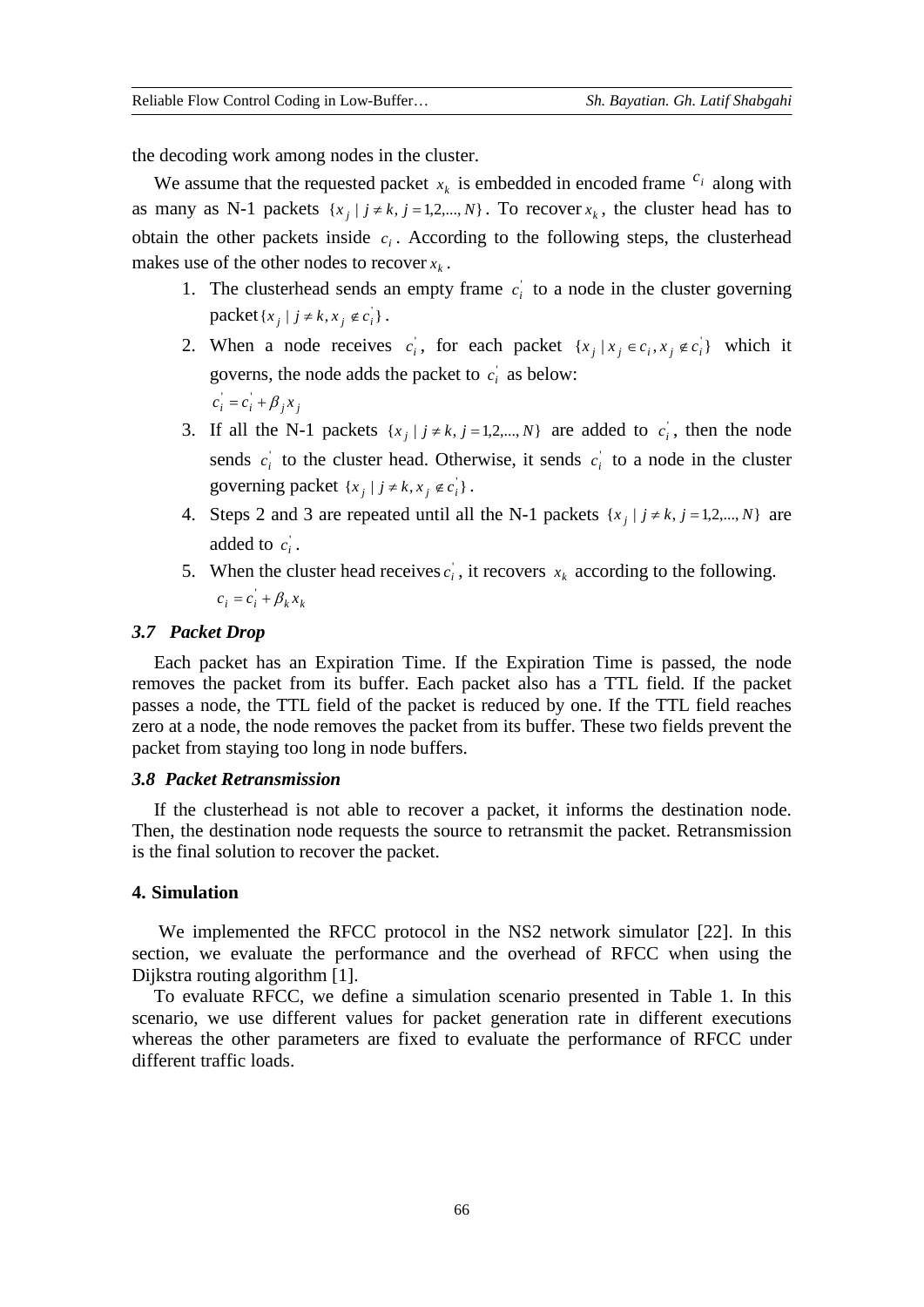| <b>Parameter</b>                      | Value                                        |  |  |
|---------------------------------------|----------------------------------------------|--|--|
| Number of Nodes                       | 400                                          |  |  |
| <b>Network Topology</b>               | Grid 20x20                                   |  |  |
| TTL                                   | 20                                           |  |  |
| <b>Network Traffic</b>                | A Pareto-On/Off flow between every node pair |  |  |
| Average Bit Rate per Traffic Flow     | 10 Kbps                                      |  |  |
| The Idle time Period per Traffic flow | 5 seconds                                    |  |  |
| <b>Packet Expiration Duration</b>     | 3 seconds                                    |  |  |
| Routing Algorithm                     | Dijkstra                                     |  |  |
| Node's Buffer Capacity                | 20 packets                                   |  |  |
| Node Switching Delay                  | $30 \text{ ms}$                              |  |  |
| Link Bandwidth                        | 1 Mbps                                       |  |  |
| Network Traffic Load                  | variable from 0.7 to 1.0                     |  |  |
| р                                     | 8                                            |  |  |
| $N_c$                                 | 5                                            |  |  |
| <b>Simulation Duration</b>            | 1 hour                                       |  |  |

*Table1. Simulation Scenario*



*Figure5. Packet loss ratio versus traffic load*



*Figure6. Average packet delay versus traffic load*



*Figure7. Traffic overhead versus traffic load*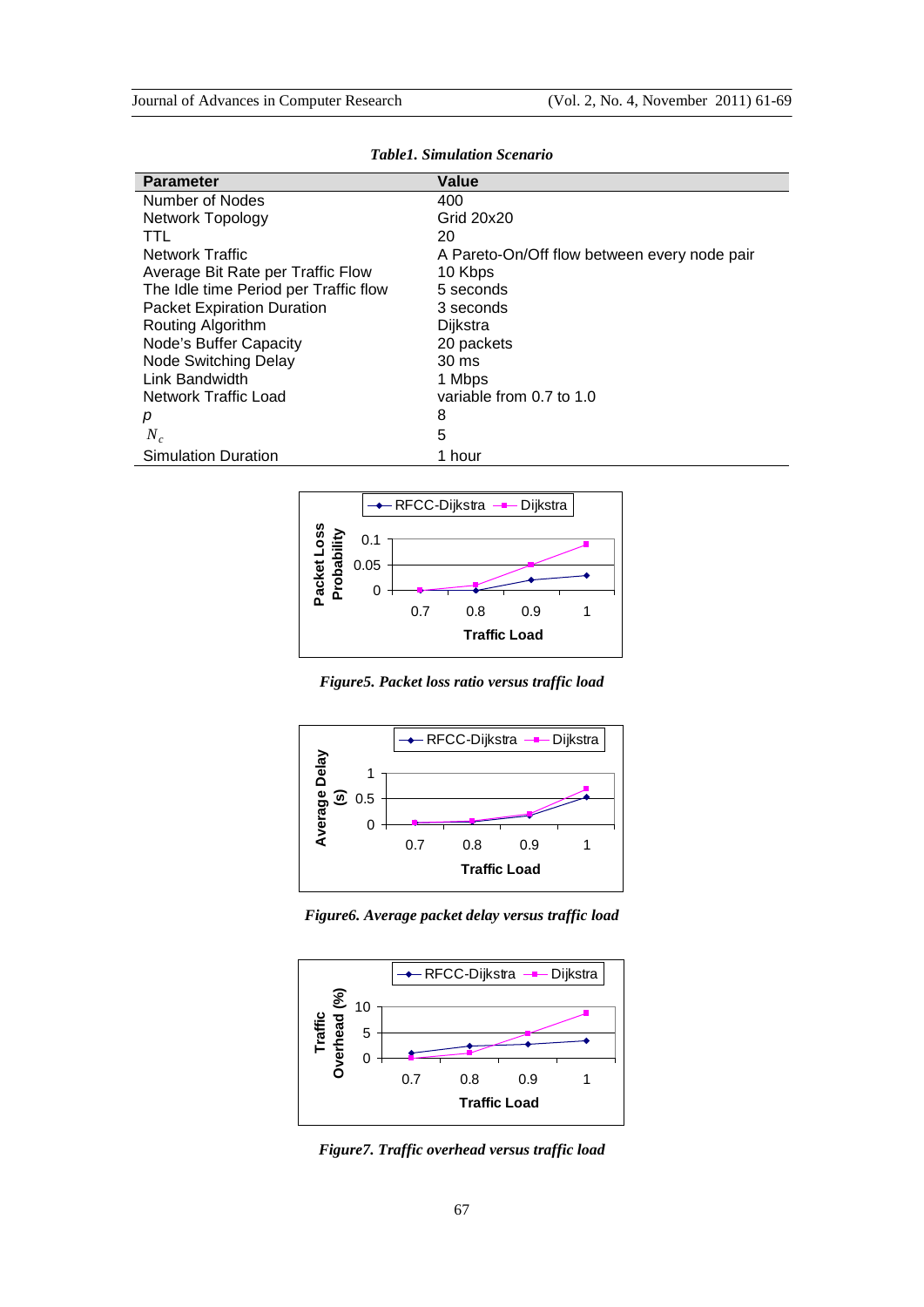### **4.1 Simulation Results**

Figure. 5 shows RFCC's ability in correctly delivering packets to destinations in different traffic conditions. With increase in traffic load, node buffers are filled and then some packets deviate from their original path and may be dropped. RFCC in this experiment reduces packet loss in average by 2.5 times. When the network does not use RFCC, the reliability goes down to 0.91 whereas the reliability is bounded by 0.97 when the network uses RFCC.

Figure. 6 shows average packet delay in our experiment. Delay in our network model is the result of increase in network traffic and congestion in buffers. When there is no flow control protocol, packets have to wait behind long queues and get high delays. When RFCC is used, bottom-line packets are rerouted and get smaller delays. In this experiment, RFCC reduces average packet delay as much as 1.2 times.

Figure. 7 shows RFCC reduces packet retransmission from sources to destinations. Thus, it reduces the traffic overhead in the network. In the 100% traffic load, RFCC reduces the traffic overhead in the network as much as 2.51 times.

# **5. Conclusions**

We propose a novel flow control protocol called RFCC in grid networks. A packet is simply forwarded in RFCC if it faces neither a full-buffer node nor a faulty node. When the packet faces such a node, it is forwarded on another route toward the destination and a copy of it is sent toward the destination embedded in an encoded frame. The network is clustered. In this way, network coding adapts to the traffic model of a multiprocessor interconnection network. In our simulation experiments, we have

- RFCC reduces packet loss in average by 2.5 times.
- Reliability is bounded by 0.97 when the network uses RFCC.
- RFCC reduces average packet delay as much as 1.2 times.

In the 100% traffic load, RFCC reduces the traffic overhead in the network as much as 2.51 times.

### **6. References**

- [1] R. Bhandari, "Survivable Networks: Algorithms for Diverse Routing," in Kluwer, 1999.
- [2] A. A. Chien, and J. Kim, "Planar-Adaptive Routing: Low-Cost Adaptive Networks for Multiprocessors", J. ACM 42(1), pp.91-123, 1995.
- [3] B. Awerbuch and S. Even,"Reliable Broadcast Protocol in Unreliable Networks," Networks, Vol. 16, 1986, pp. 381-396.
- [4] J. J. Garcia,"A Minimum Hop Routing Algorithm Based on Distributed Information," Computer Networks and ISDN Systems, Vol. 16, 1989, pp. 367-382.
- [5] E. N. Gilbert,"A Solvable Routing Problem," Networks, Vol. 19, pp. 587-594, 1989.
- [6] I. M. Jaffe, A. E. Baratz and A. Segall,"Subtle Design Issues in the Implementation of Distributed, Dynamic Routing Algorithms," Computer Networks and ISDN Systems, Vol. 12, pp. 147-158, 1986.
- [7] L. Le, E. Modiano, and N. Shroff, "Optimal Control of Wireless Networks with Finite Buffers", In Proceedings of INFOCOM', pp.2034~2042, 2010.
- [8] T. Moscibroda, and O. Mutlu, "A Case for Bufferless Routing in On-Chip Networks", Proceedings of the 36th annual international symposium on Computer architecture, 2009.
- [9] G. Michelogiannakis, J. Balfour, and W. Dally, "Elastic-buffer Flow Control for on-chip networks", In Proceedings of HPCA'09, pp.151-162, 2009.
- [10] M. Belkadi, M. Lalam, A. Mzoughi, N. Tamani, M. Daoui, and R. Aoudjit, "Intelligent Routing and Flow Control In MANETs", journal of Computing and Information Technology 18(3), 2010.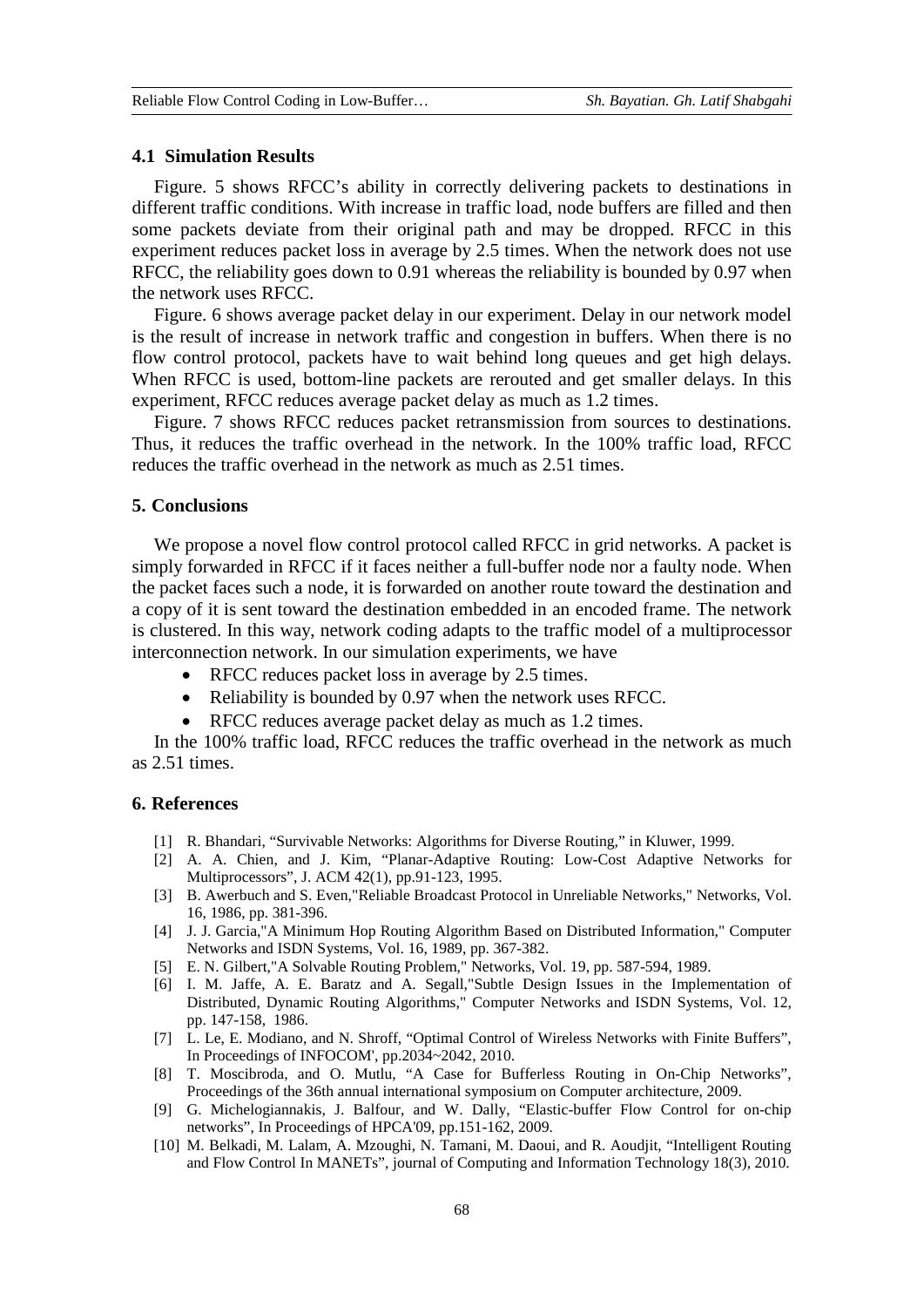- [11] R. Ahlswede, N. Cai, S. Li, and R. Yeung, "Network information flow", IEEE Trans. Inform. Theory, vol.46, no.4, pp.1204–1216, July 2000.
- [12] C. Fragouli, and E. Soljanin, "Network Coding Fundamentals", Foundations and Trends in Networking, Vol.2, No.1, pp.1–133, 2007.
- [13] C. Fragouli, J. Widmer, and J. Boudec, "Network Coding: An Instant Primer", ACM SIGCOMM Computer Communication Review, vol.36, no.1, pp.63–68, 2006.
- [14] P. A. Chou, Y. Wu, and K. Jain, "Practical Network Coding", Proc. of 51st Allerton Conf. Communication, Control and Computing, Oct. 2003.
- [15] A.G. Dimakis, and K. Ramchandran, Network Coding for Distributed Storage in Wireless Networks, Chapter in edited volume, Networked Sensing Information and Control, Signals and Communication Series, V. Saligrama (Ed.) Springer Verlag, 2007.
- [16] Z. Guo, B. Wang, and J.-H. Cui, "Efficient Error Recovery Using Network Coding in Underwater Sensor Networks", Proc. of IFIP Networking'07, pp.227-238, 2007.
- [17] D. Wang, Q. Zhang, and J. Liu, "Partial Network Coding: Theory and Application in Continuous Sensor Data Collection", Proc. of. IEEE IWQoS'06, June 2006.
- [18] A. Kamra, V. Misra, J. Feldman, and D. Rubenstein, "Growth Codes: Maximizing Sensor Network Data Persistence", Proc. of ACM SIGCOMM'06, pp.255-266, 2006.
- [19] L. Keller, E. Atsan, K. Argyraki, and C. Fragouli, "SenseCode: Network coding for reliable sensor networks", EPFL Technical Report, October 2009.
- [20] Y. Lin, B. Li, and B. Liang, "Differentiated Data Persistence with Priority Random Linear Codes", Proc. of 27th IEEE Int'l Conf. Distributed Computing Systems (ICDCS), 2007.
- [21] T. Ho, R. Koetter, M. Medard, D. R. Karger, and M. Effros, "The benefits of coding over routing in a randomized setting", Proc. of ISIT'03, July 2003.
- [22] Information Sciences Institute, NS-2 network simulator, Software Packet, 2003, http://www.isi.edu/nsnam/ns/.